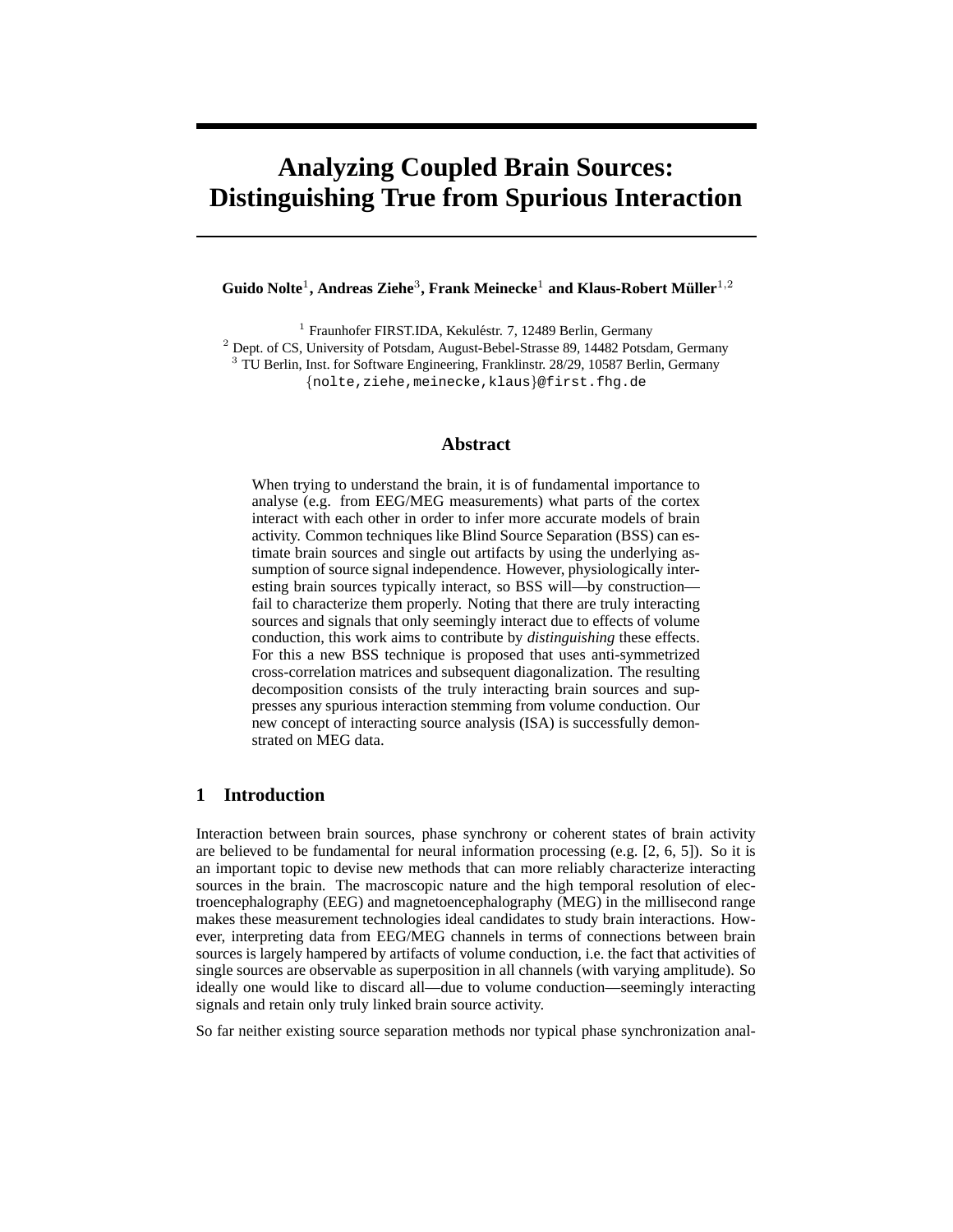ysis (e.g. [1, 5] and references therein) can adequately handle signals when the sources are both superimposed and interacting i.e. non-independent (cf. discussions in [3, 4]). It is here where we contribute in this paper by proposing a new algorithm to distinguish true from spurious interaction. A prerequisite to achieve this goal was recently established by [4]: as a consequence of instantaneous and linear volume conduction, the cross-spectra of independent sources are real-valued, regardless of the specifics of the volume conductor, number of sources or source configuration. Hence, a non-vanishing imaginary part of the cross-spectra must necessarily reflect a true interaction. Drawbacks of Nolte's method are: (a) cross-spectra for all frequencies in multi-channel systems contain a huge amount of information and it can be tedious to find the interesting structures, (b) it is very much possible that the interacting brain consists of several subsystems which are independent of each other but are not separated by that method, and (c) the method is well suited for rhythmic interactions while wide-band interactions are not well represented.

A recent different approach by [3] uses BSS as preprocessing step before phase synchronization is measured. The drawback of this method is the assumption that there are not more sources than sensors, which is often heavily violated because, e.g., channel noise trivially consists of as many sources as channels, and, furthermore, brain noise can be very well modelled by assuming thousands of randomly distributed and independent dipoles.

To avoid the drawbacks of either method we will formulate an algorithm called interacting source analysis (ISA) which is technically based on BSS using second order statistics but is only sensitive to interacting sources and, thus, can be applied to systems with *arbitrary* noise structure. In the next section, after giving a short introduction to BSS as used for this paper, we will derive some fundamental properties of our new method. In section 3 we will show in simulated data and real MEG examples that the ISA procedure finds the interacting components and separates interacting subsystems which are independent of each other.

### **2 Theory**

The fundamental assumption of ICA is that a data matrix  $X$ , without loss of generality assumed to be zero mean, originates from a superposition of independent sources  $S$  such that

$$
X = AS \tag{1}
$$

where  $\vec{A}$  is called the mixing matrix which is assumed to be invertible. The task is to find A and hence  $S$  (apart from meaningless ordering and scale transformations of the columns of A and the rows of  $S$ ) by merely exploiting statistical independence of the sources. Since independence implies that the sources are uncorrelated we may choose  $W$ , the estimated inverse mixing matrix, such that the covariance matrix of

$$
\hat{S} \equiv W X \tag{2}
$$

is equal to the identity matrix. This, however, does not uniquely determine  $W$  because for any such  $W$  also  $UW$ , where  $U$  is an arbitrary orthogonal matrix, leads to a unit covariance matrix of  $\hat{S}$ . Uniqueness can be restored if we require that W not only diagonalizes the covariance matrix but also cross-correlation matrices for various delays  $\tau$ , i.e. we require that

$$
WC^X(\tau)W^{\dagger} = diag
$$
\n(3)

with

$$
C^{X}(\tau) \equiv \langle \mathbf{x}(t)\mathbf{x}^{\dagger}(t+\tau) \rangle \tag{4}
$$

where  $\mathbf{x}(t)$  is the t.th column of X and  $\langle \cdot \rangle$  means expectation value which is estimated by the average over  $t$ . Although at this stage all expressions are real-valued we introduce a complex formulation for later use.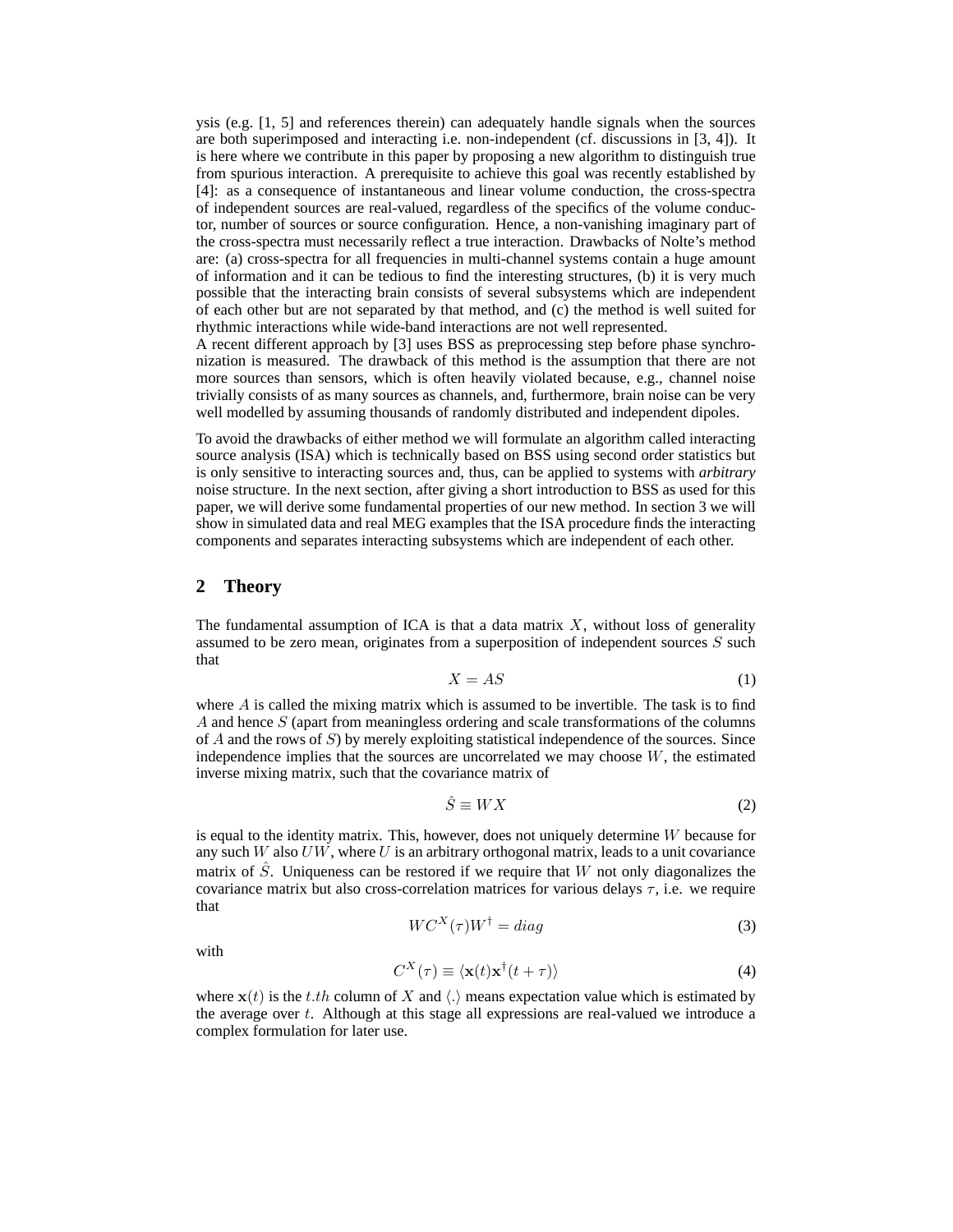Note, that since under the ICA assumption the cross-correlation matrices  $C^{S}(\tau)$  of the source signals are diagonal

$$
C_{ij}^{S}(\tau) = \langle s_i(t)s_i(t+\tau) \rangle \delta_{ij} = C_{ji}^{S}, \tag{5}
$$

the cross-correlation matrices of the mixtures are symmetric:

$$
C^{X}(\tau) = AC^{S}(\tau)A^{\dagger} = (AC^{S}(\tau)A^{\dagger})^{\dagger} = C^{X\dagger}(\tau)
$$
\n(6)

Hence, the antisymmetric part of  $C^X(\tau)$  can only arise due to meaningless fluctuations and can be ignored. In fact, the above TDSEP algorithm uses symmetrized versions of  $C^X(\tau)$ [8].

Now, the key and new point of our method is that we will turn the above argument upside down. Since non-interacting sources do not contribute (systematically) to the antisymmetrized correlation matrices

$$
D(\tau) \equiv C^X(\tau) - C^{X\dagger}(\tau) \tag{7}
$$

any (significant) non-vanishing elements in  $D(\tau)$  must arise from interacting sources, and hence the analysis of  $D(\tau)$  is ideally suited to study the interacting brain. In doing so we exploit that neuronal interactions necessarily take some time which is well above the typical time resolution of EEG/MEG measurements.

It is now our goal to identify one or many interacting systems from a suitable spatial transformation which corresponds to a demixing of the systems rather than individual sources. Although we concentrate on those components which explicitly violate the independence assumption we will use the technique of simultaneous diagonalization to achieve this goal. We first note that a diagonalization of  $D(\tau)$  using a real-valued W is meaningless since with  $D(\tau)$  also  $WD(\tau)W^{\dagger}$  is anti-symmetric and always has vanishing diagonal elements. Hence  $D(\tau)$  can only be diagonalized with a complex-valued W with subsequent interpretation of it in terms of a real-valued transformation.

We will here discuss the case where all interacting systems consist of pairs of neuronal sources. Properties of systems with more than two interacting systems will be discussed below. Furthermore, for simplicity we assume an even number of channels. Then a realvalued spatial transformation  $W_1$  exists such that the set of  $D(\tau)$  becomes decomposed into  $K = N/2$  blocks of size  $2 \times 2$ 

$$
W_1 D(\tau) W_1^{\dagger} = \begin{pmatrix} \alpha_1(\tau) \begin{pmatrix} 0 & 1 \\ -1 & 0 \end{pmatrix} & 0 & 0 \\ 0 & \ddots & 0 \\ 0 & 0 & \alpha_K(\tau) \begin{pmatrix} 0 & 1 \\ -1 & 0 \end{pmatrix} \end{pmatrix}
$$
 (8)

Each block can be diagonalized e.g. with

$$
\tilde{W}_2 = \left(\begin{array}{cc} 1 & -i \\ 1 & i \end{array}\right) \tag{9}
$$

and with

$$
W_2 = id_{K \times K} \otimes \tilde{W}_2 \tag{10}
$$

we get

$$
W_2 W_1 D(\tau) W_1^{\dagger} W_2^{\dagger} = diag \tag{11}
$$

From a simultaneous diagonalization of  $D(\tau)$  we obtain an estimate of the demixing matrix  $\hat{W}$  of the true demixing matrix  $W = W_2W_1$ . We are interested in the columns of  $W_1^{-1}$ which correspond to the spatial patterns of the interacting sources. Let us denote the  $N \times 2$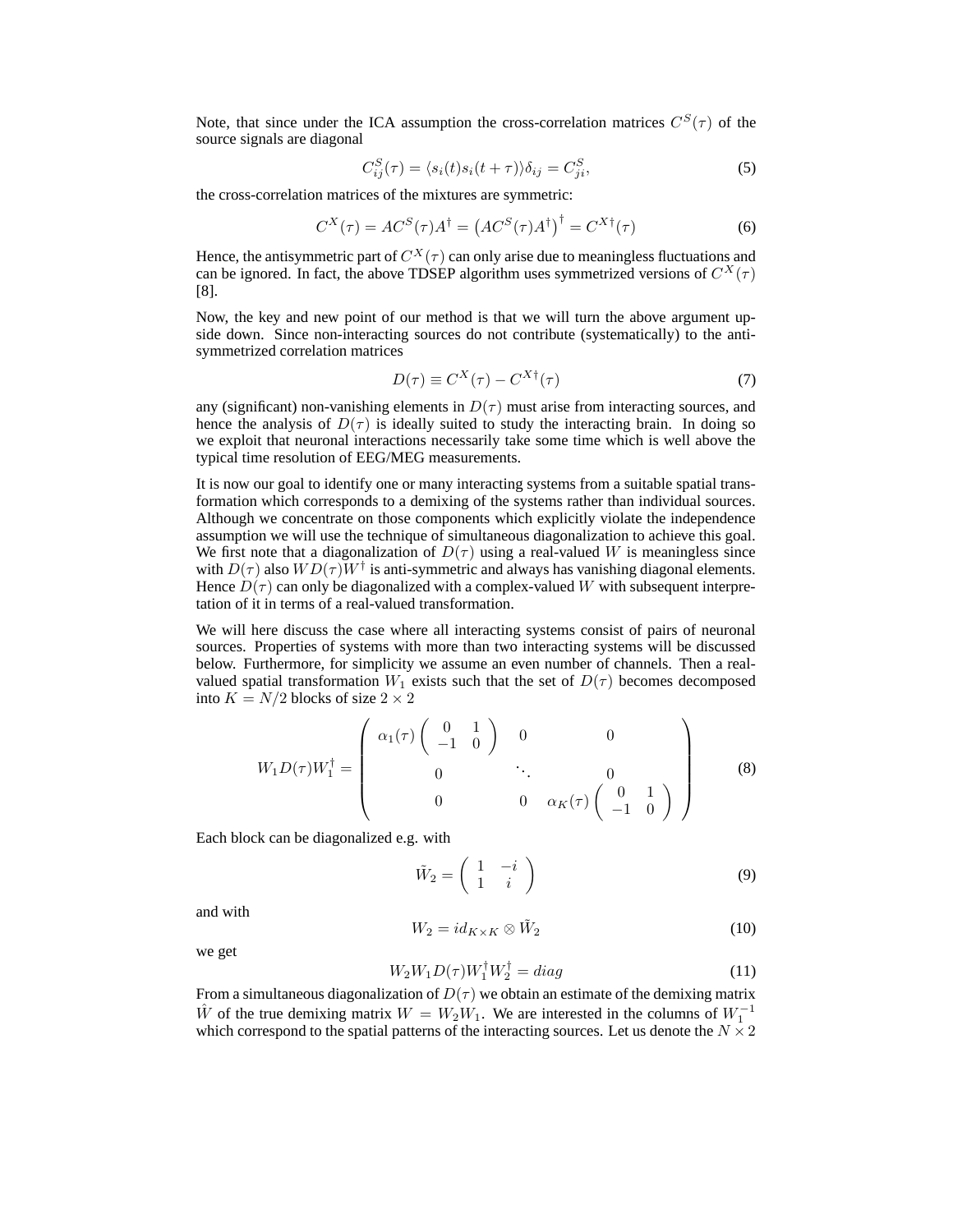submatrix of a matrix B consisting of the  $(2k-1)$ .th and the  $2k$ .th column as  $(B)_k$ . Then we can write

$$
(W_1^{-1})_k \sim (W^{-1})_k \tilde{W}_2 \tag{12}
$$

and hence the desired spatial patterns of the  $k.th$  system are a complex linear superposition of the  $(2k - 1)$ .th and the  $2k$ .th column of W. The subspace spanned in channel-space by the two interacting sources, denoted as  $span((A)_k)$ , can now be found by separating real and imaginary part of  $W^{-1}$ 

$$
span((A)_k) = span\left(\left(\Re((W^{-1})_k), \Im((W^{-1})_k)\right)\right)
$$
\n(13)

According to  $(13)$  we can calculate from W just the 2D-subspaces spanned by the interacting systems but not the patterns of the sources themselves. The latter would indeed be impossible because all we analyze are anti-symmetric matrices which are, for each system, constructed as anti-symmetric outer products of the two respective field patterns. These anti-symmetric matrices are, apart from an irrelevant global scale, invariant with respect to a linear and real-valued mixing of the sources within each system.

The general procedure can now be outlined as follows.

- 1. From the data construct anti-symmetric cross-correlation matrices as defined in Eq.(7) for reasonable set of delays  $\tau$ .
- 2. Find a complex matrix W such that  $WD(\tau)W^{\dagger}$  is approximately diagonal for all τ .
- 3. If the system consists of subsystems of paired interactions (and indeed, according to our own experience, very much in practice) the diagonal elements in  $WD(\tau)W^{\dagger}$  come in pairs in the form  $\pm i\lambda$ . Each pair constitutes one interacting system. The corresponding two columns in  $\dot{W}^{-1}$ , with separated real and imaginary parts, form an  $N \times 4$  matrix V with rank 2. The span of V coincides with the space spanned by the respective system. In practice,  $V$  will have two singular values which are just very small rather than exactly zero. The corresponding singular vectors should then be discarded. Instead of analyzing  $V$  in the above way it is also possible to simply take the real and imaginary part of either one of the two columns.
- 4. Similar to the spatial analysis, it is not possible to separate the time-courses of two interacting sources within one subsystem. In general, two *estimated* time-courses, say  $\hat{s}_1(t)$  and  $\hat{s}_2(t)$ , are an unknown linear combination of the true source activations  $s_1(t)$  and  $s_2(t)$ . To understand the type of interaction it is still recommended to look at the power and autocorrelation functions. Invariant with respect to linear mixing with one subsystem is the anti-symmetrized cross-correlation between  $\hat{s}_1(t)$  and  $\hat{s}_2(t)$  and, equivalently, the imaginary part of the cross-spectral density. For the k.th system, these quantities are given by the k.th diagonal  $\lambda_k(\tau)$  and their respective Fourier transforms.

While (approximate) simultaneous diagonalization of  $D(\tau)$  using complex demixing matrices is always possible with pairwise interactions we can expect only block-diagonal structure if a larger number of sources are interacting within one or more subsystems. We will show below for simulated data that the algorithm still finds these blocks although the actual goal, i.e. diagonal  $WD(\tau)W^{\dagger}$ , is not reachable.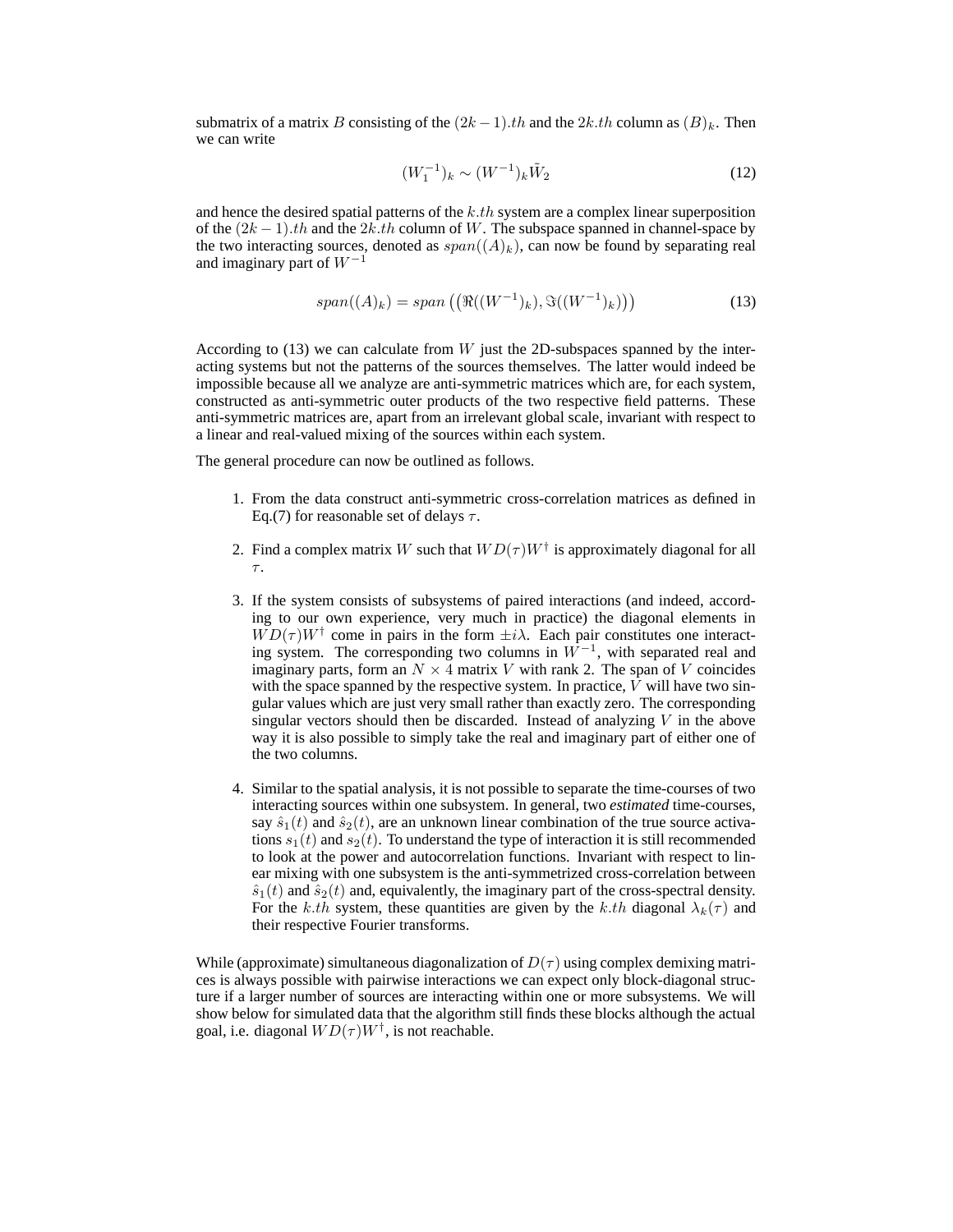## **3 Results**

#### **3.1 Simulated data**

Matrices were approximately simultaneously diagonalized with the DOMUNG-algorithm [7], which was generalized to the complex domain. Here, an initial guess for the demixing matrix  $W$  is successively optimized using a natural gradient approach combined with line search according to the requirement that the off-diagonals are minimal under the constraint  $det(W) = 1$ . Special care has to be taken in the choice of the initial guess. Due to the complex-conjugation symmetry of our problem (i.e.,  $W^*$  diagonalizes as well as  $W$ ) the initial guess may not be set to a real-valued matrix because then the component of the gradient in imaginary direction will be zero and  $W$  will converge to a real-valued saddle point.

We simulated two random interacting subsystems of dimensions  $N_A$  and  $N_B$  which were assumed to be mutually independent. The two subsystems were mapped into  $N =$  $N_A + N_B$  channels with a random mixture matrix. The anti-symmetrized cross-correlation matrices read

$$
D(\tau) = A \begin{pmatrix} D_A(\tau) & 0 \\ 0 & D_B(\tau) \end{pmatrix} A^{\dagger}
$$
 (14)

where A is a random real-valued  $N \times N$  matrix, and  $D_A(\tau)$  ( $D_B(\tau)$ ), with  $\tau = 1...20$ , are a set of random anti-symmetric  $N_A \times N_A$  ( $N_B \times N_B$ ) matrices. Note, that in this context,  $\tau$  has no physical meaning.

As expected, we have found that if one of the subsystems is two-dimensional the respective block can always be diagonalized exactly for any number of  $\tau s$ . We have also seen, that the diagonalization procedure always perfectly separates the two subsystems even if a diagonalization within a subsystem is not possible. A typical result for  $N_A = 2$  and  $N_B = 3$  is presented in Fig.1. In the left panel we show the average of the absolute value of correlation matrices before spatial mixing. In the middle panel we show the respective result after random spatial mixture and subsequent demixing, and in the right panel we show  $W_1A$  where  $W_1$  is the estimated real version of the demixing matrix as explained in the preceding section. We note again, that also for the two-dimensional block, which can always be diagonalized exactly, one can only recover the corresponding two-dimensional subspace and not the source components themselves.



Figure 1: Left: average of the absolute values of correlation matrices before spatial mixing; middle: same after random spatial mixture and subsequent demixing; right: product of the estimated demixing matrix and the true mixing matrix  $(W_1A)$ . White indicates zero and black the maximum value for each matrix.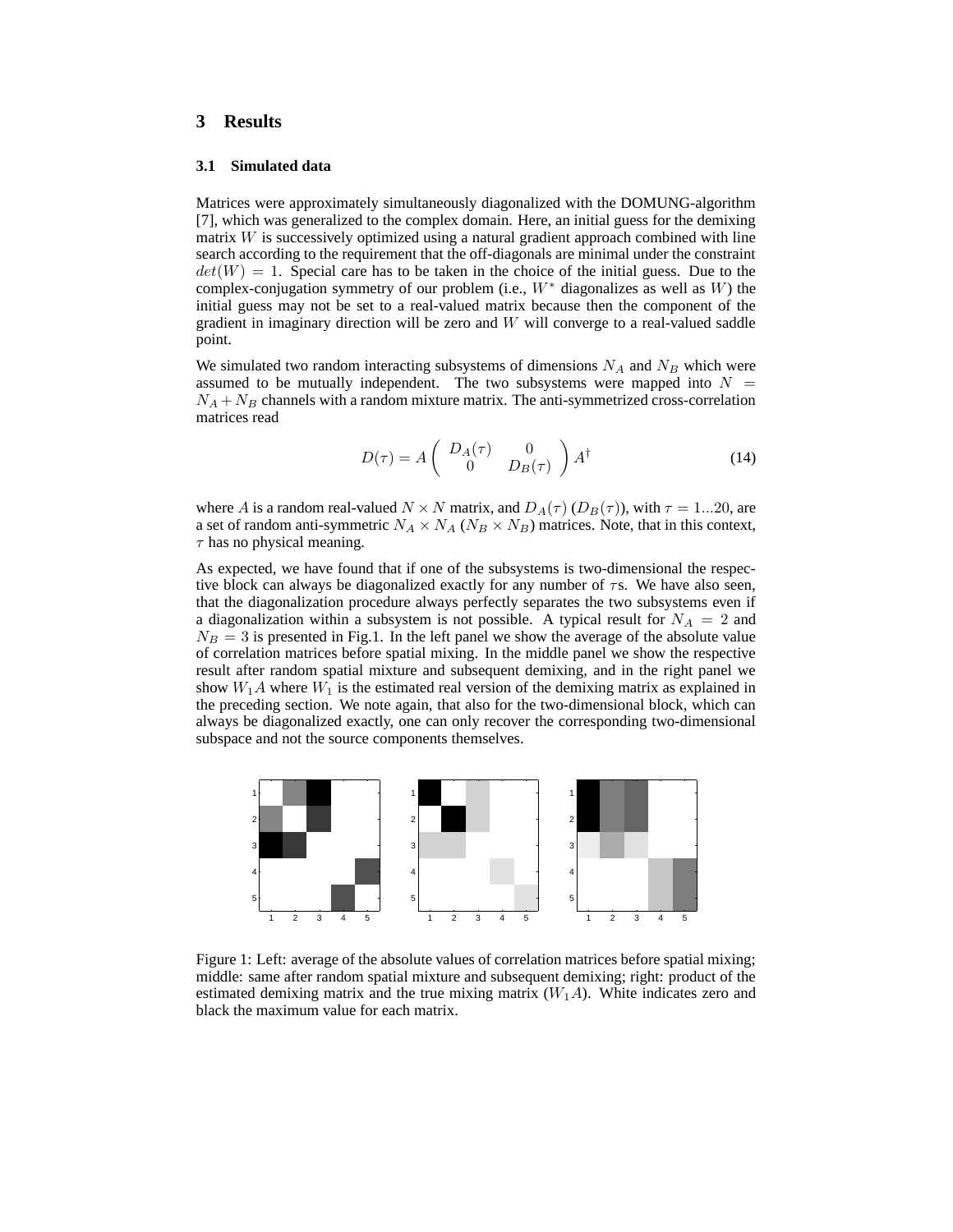#### **3.2 Real MEG data**

We applied our method to real data gathered in 93 MEG channels during triggered finger movements of the right or left hand. We recall that for each interacting component we get two results: a) the 2D subspace spanned by the two components and b) the diagonals of the demixed system, say  $\pm i\lambda_k(\tau)$ . To visualize the 2D subspace in a unique way we construct from the two patterns of the k.th system, say  $x_1$  and  $x_2$ , the anti-symmetric outer product

$$
D_k \equiv \mathbf{x}_1 \mathbf{x}_2^T - \mathbf{x}_2 \mathbf{x}_1^T \tag{15}
$$

Indeed, the  $k.th$  subsystem contributes this matrix to the anti-symmetrized crosscorrelations  $D(\tau)$  with varying amplitude for all  $\tau$ .

The matrix  $D_k$  is now visualized as shown in Figs.3. The *i.th* row of  $D_k$  corresponds to the interaction of the  $i.th$  channel to all others and this interaction is represented by the contour-plot within the *i.th* circle located at the respective channel location. In this example, the observed structure clearly corresponds to the interaction between eye-blinks and visual cortex since occipital channels interact with channels close to the eyes and vice versa.

In the upper panels of Fig.2 we show the corresponding temporal and spectral structures of this interaction, represented by  $\lambda_k(\tau)$ , and its Fourier transform, respectively. We observe in the temporal domain a peak at a delay around 120 ms (indicated by the arrow) which corresponds well to the response time of the primary visual cortex to visual input.

In the lower panels of Fig.2 we show the temporal and spectral pattern of another interacting component with a clear peak in the alpha range (10 Hz). The corresponding spatial pattern (Fig.4) clearly indicates an interacting system in occipital-parietal areas.



Figure 2: Diagonals of demixed antisymmetric correlation matrices as a function of delay  $\tau$  (left panels) and, after Fourier transformation, as a function of frequency (right panels). Top: interaction of eye-blinks and visual cortex; bottom: interaction of alpha generators.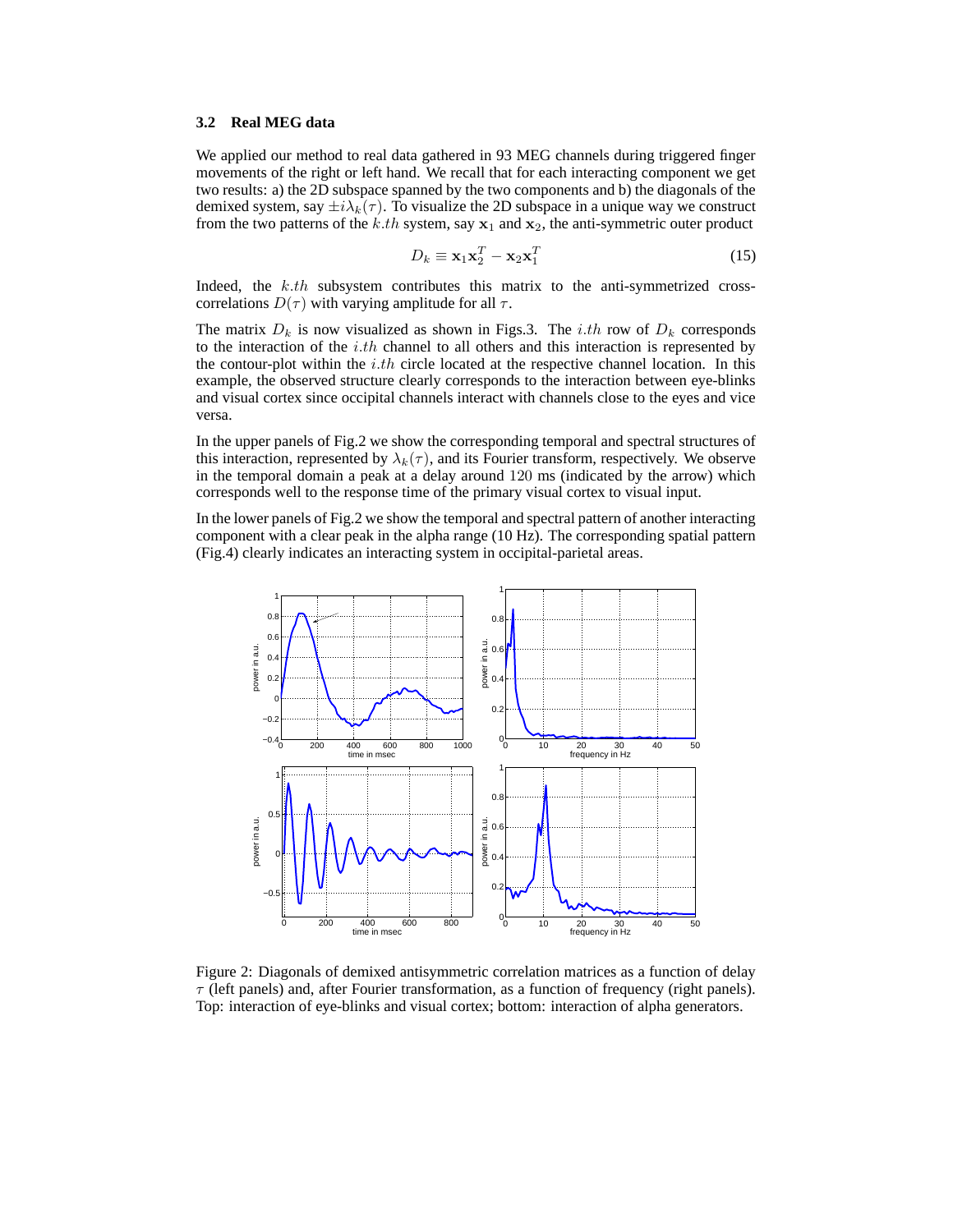

Figure 3: Spatial pattern corresponding to the interaction between eye-blinks and visual cortex.

## **4 Conclusion**

When analyzing interaction between brain sources from macroscopic measurements like EEG/MEG it is important to distinguish physiologically reasonable patterns of interaction and spurious ones. In particular, volume conduction effects make large parts of the cortex seemingly interact although in reality such contributions are purely artifactual. Existing BSS methods that have been used with success for artifact removal and for estimation of brain sources will by construction fail when attempting to separate interacting i.e. nonindependent brain sources. In this work we have proposed a new BSS algorithm that uses anti-symmetrized cross-correlation matrices and subsequent diagonalization and can thus reliably extract meaningful interaction while ignoring all spurious effects. Experiments using our interacting source analysis (ISA) reveal interesting relationships that are found *blindly*, e.g. inferring a component that links both eyes with visual cortex activity in a self-paced finger movement experiment. A more detailed look at the spectrum exhibits a peak at the typing frequency, and, in fact going back to the original MEG traces, eye-blinks were strongly coupled with the typing speed. This simple finding exemplifies that ISA is a powerful new technique for analyzing dynamical correlations in macroscopic brain measurements.

Future studies will therefore apply ISA to other neurophysiological paradigms in order to gain insights into the coherence and synchronicity patterns of cortical dynamics. It is especially of high interest to explore the possibilities of using true brain interactions as revealed by the imaginary part of cross-spectra as complementing information to improve the performance of brain computer interfaces.

**Acknowledgements.** We thank G. Curio for valuable discussions. This work was supported in part by the IST Programme of the European Community, under PASCAL Network